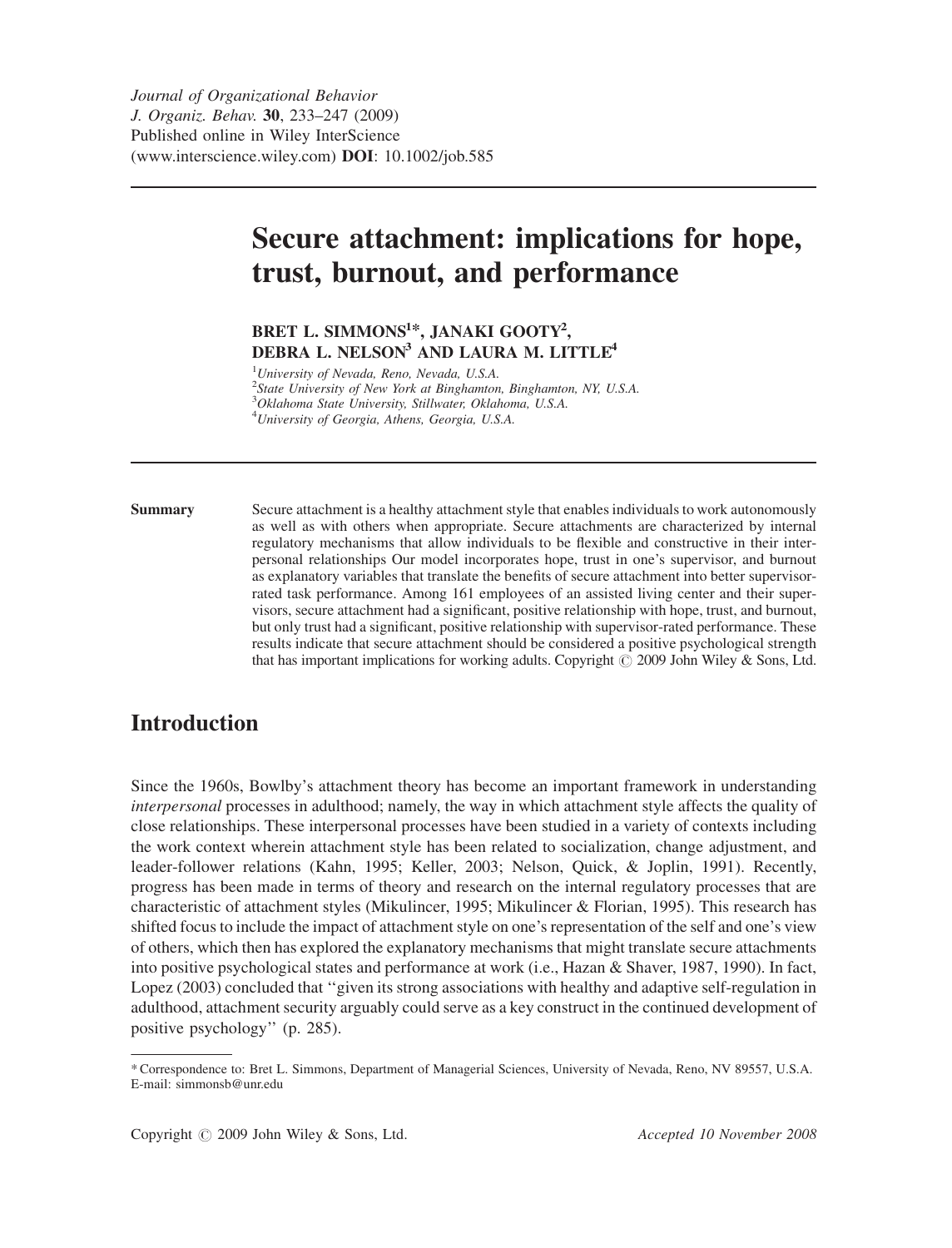

Figure 1. Research model

The model we propose in Figure 1 posits that secure attachment affects the states of hope, trust, and burnout, which in turn affect supervisor-rated task performance. An individual's attachment style is internalized into broad regulatory strategies that guide a person's view of others and their current situation (Bowlby, 1973, 1980, 1982/1969, 1988). Thus, secure attachment should influence individual psychological states, which in-turn should affect valued outcomes, such as performance. Research along these lines can help answer Positive Organizational Behavior (POB) researchers' calls for the investigation of states that influence performance in organizations as well as identifying the antecedents of these states in individuals (Luthans, 2002a).

Hope, trust, and burnout are examined in this model because they represent fundamental but different states thought to be impacted by the regulatory nature of secure attachment. Hope represents one's psychological state regarding his or her current situation, whereas trust represents one's psychological state regarding another person. Burnout, a negative state, is included in our model to provide a more balanced view answering the call for POB researchers to examine both the positive and the negative simultaneously (Nelson & Simmons, 2004; Simmons & Nelson, 2001, 2007). With respect to valued work-related outcomes, trust in the supervisor has been initially linked to better performance (cf. Mayer and Davis, 1999), and hope is garnering a lot of theoretical attention (cf. Luthans, 2002a) and nascent empirical support (Youssef, 2004) in its impact on performance. And while the belief that burnout negatively affects performance is conventional, the empirical support is surprisingly meager (cf. Wright and Bonett, 1997).

We will begin by providing a considerable discussion of attachment theory and secure attachment and then explore the linkages between secure attachment and each psychological state (hope, trust, and burnout) and the relationship between each of these states and work performance.

#### Attachment theory

Attachment theory posits that infants formulate internal working models of their relationships with others based upon their relationships with a primary caregiver who serves as a secure base and provides support and protection in times of threat and distress (Bowlby, 1982, 1988). Infants form either secure or insecure (i.e., avoidant or anxious-ambivalent) orientations toward others based on their early experiences (Ainsworth, Blehar, Waters, & Wall, 1978; Ainsworth & Bowlby, 1991). Secure infants differ from the other two types in that they experience felt security by trusting that the attachment figure can be relied upon in times of hardship. This allows the secure infant to leave the caregiver to explore the environment and return for comfort and assistance as needed. Central to Bowlby's theory and Ainsworth's extensions is the idea that infants' early experiences become internal working models of self and others and shape individuals' future social experiences and relationships.

Contemporary research indicates that attachment styles extend into the adult years (Hazan & Shaver, 1987, 1990). These attachment theory perspectives have been extended into management literature to reflect three basic attachment styles (Nelson et al., 1991; Quick, Nelson, & Quick, 1987, 1990). Secure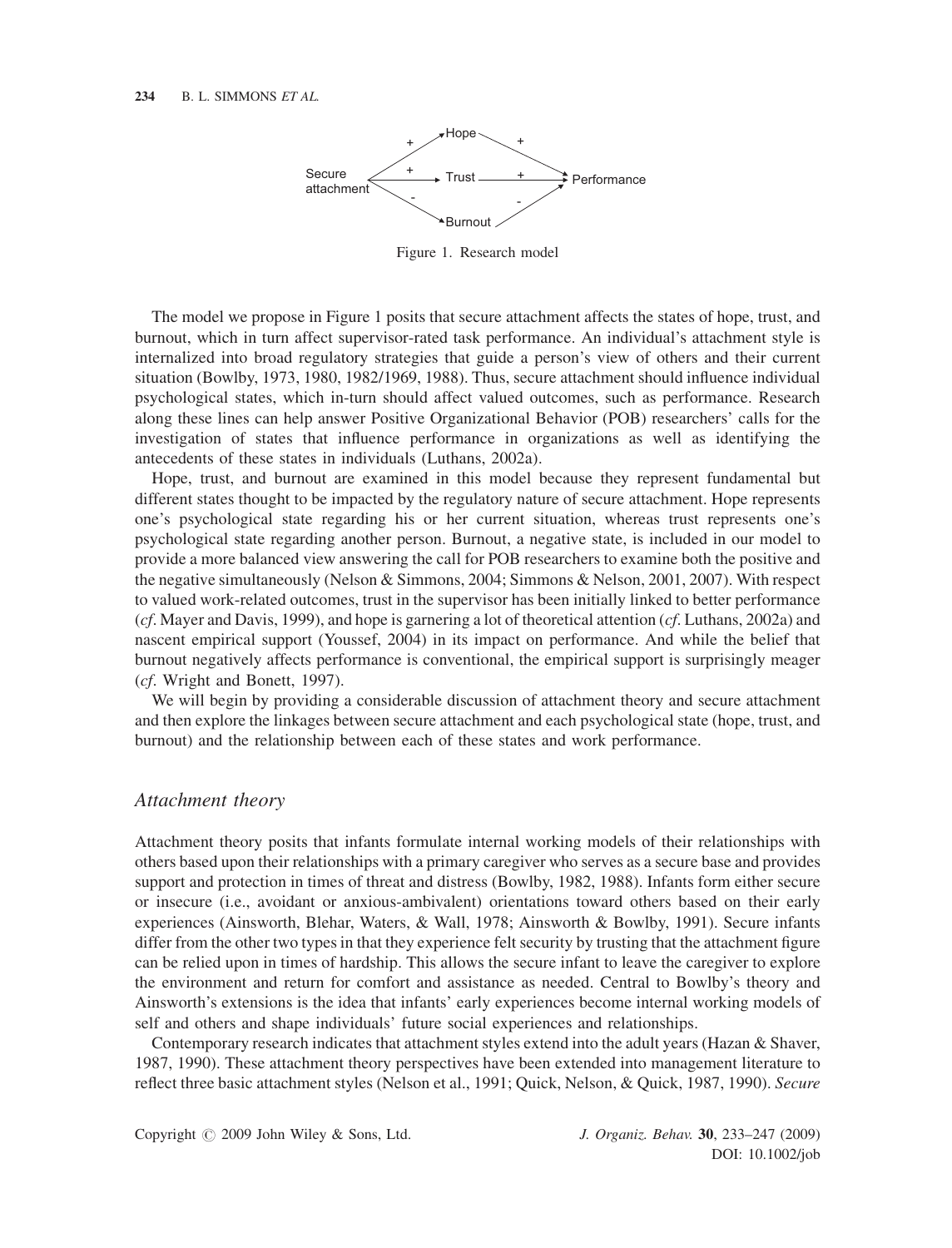attachment is the healthy attachment style characterized by the formation of flexible, reciprocal relationships (Ainsworth & Bowlby, 1991). Bowlby (1988) described secure attachment as the capacity to connect well and securely in relationships with others while having the capacity for autonomous action as situationally appropriate.

A person with a secure attachment style exhibits a healthy pattern of behavior, manifested in the ability to work well alone or with others by forming flexible, reciprocal relationships with a variety of different people. ''Character and strength lie at the heart of autonomous and independent action,'' (Simmons, Nelson, & Quick, 2003, p. 362). This strength of character manifested in secure people helps them create a reliable social support network that they can tap in times of need and enables them to work effectively and comfortably if and when they are required to act alone.

In regard to the explanatory processes that drive such stable interpersonal differences, securely attached individuals rely on basic guidelines of the attachment system: acknowledging emotional arousal, engaging in instrumental action, asking for others' support and hoping for successful management of the situation (Mikulincer & Sheffi, 2000). Secure individuals seek support from significant others and have confidence in their own skills and thus develop more successful and constructive coping plans. These individuals hold more positive expectations about stress manageability (Mikulincer & Florian, 1995) and have confidence in others' good intentions (Bartholomew & Horowitz, 1991; Collins & Read, 1990).

Avoidance is an unhealthy approach to relationships, as is anxiety–ambivalence. These two styles are the domain of study in clinical psychology research that focuses on diagnosis and intervention strategies for unhealthy individuals. Preliminary evidence indicates that the majority of working adults are securely attached to varying degrees (Krausz, Bizman, & Braslavsky, 2001; Quick, Joplin, Nelson, Mangelsdorff, & Fiedler, 1996a). Thus, from the standpoint of examination of working adults, it makes conceptual sense to investigate the influence of the varying *degrees* of secure attachment on hope, trust, and burnout. These three psychological states will in turn, affect performance and this is the focus of our study.

#### Secure attachment, hope, and performance

Hope has been identified as a positive state reflecting a degree of expected benefit resulting from an evaluation of a particular situation (Lazarus, 1993; Smith, Haynes, Lazarus, & Pope, 1993). Thus, hope is based on a sense of successful goal-directed determination and planning to meet goals (Snyder et al., 1996) or a belief that one has both the will (''agency'') and the way (''pathways'') to accomplish valued goals. It is this conceptualization of hope that Luthans (2002a) declared was the most unique positive organizational capacity in its ability to be developed in individuals and its potential impact on jobrelated outcomes.

Secure attachment reflects the ability to form useful social relationships based upon healthy respect for and reliance on others' competencies (Lopez & Brennan, 2000). Secure individuals work effectively both autonomously and with others as they find ways to achieve valued goals. Their resourcefulness and confidence in their own skills facilitate their goal directed attitudes and behavior. These interpersonal impacts of secure attachment on hope are made possible by unique internal regulatory processes that allow them to view their circumstances in a positive light (Quick, Nelson, Matuszek, Whittington, & Quick, 1996b). Secure individuals have a sense that the world is a safe place that is amenable to them and the accomplishment of their goals. For secure people, this means that their resourcefulness is especially likely to help them find the will and the way to accomplish valued work goals. One study indicated preliminary support for the relationship between secure attachment style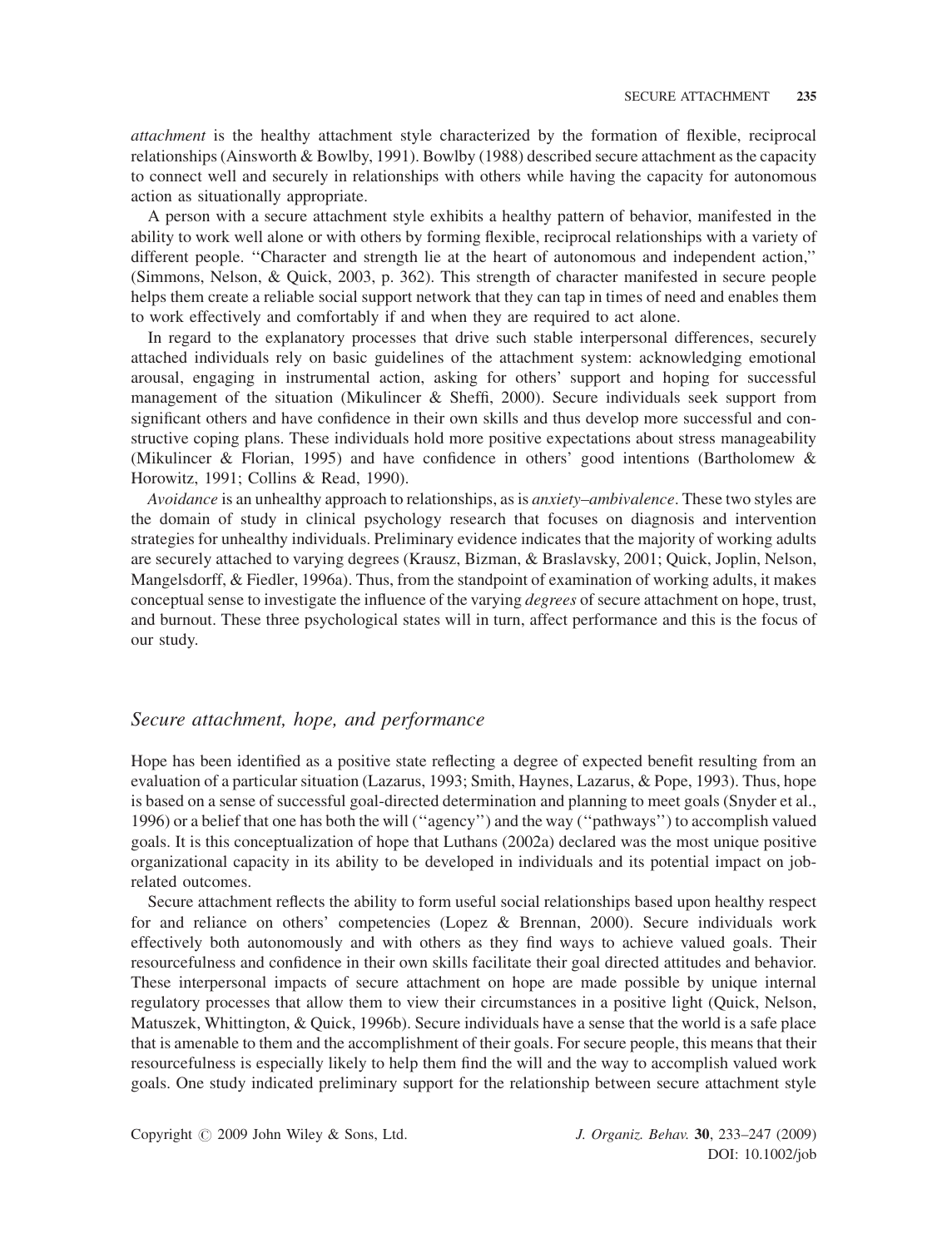and hope (Simmons et al., 2003). In a sample of home healthcare nurses, those who were secure were more likely to be hopeful.

We hypothesize that hope is a mechanism through which secure attachment leads to better performance. The agency component of hope involves setting realistic goals and then reaching for those goals with self-directed determination and a perception of internalized control. The pathways component involves individuals generating alternative paths to desired destinations should the original ones become blocked (Snyder, Irving, & Anderson, 1991). Secure attachment allows one to view one's goals and capabilities with positive expectancies, leading to both agency and pathway. In turn, agency and pathway result in overall higher hope, which leads to better performance.

Support for the impact of hope on significant work outcomes is emerging. In an exploratory study, hopeful leaders had more profitable work units and had better satisfaction and retention rates among their subordinates than leaders with low levels of hope (Peterson & Luthans, 2003). Another study of over 1000 managers and employees demonstrated that hope was positively related to performance (Youssef, 2004). Based on this theoretical rationale, we hypothesize the following:

H1: There is a significant, positive relationship between secure attachment and hope.

H2: There is a significant, positive relationship between hope and individual task performance.

#### Secure attachment, trust, and performance

In this paper we adopt the Mayer, Davis, and Schoorman (1995) definition of trust as the willingness to be vulnerable to the actions of another. Trust is an aspect of relationships (Schoorman, Mayer, & Davis, 2007), a characteristic that it shares with secure attachment. Trust research has traditionally followed a three-pronged design to the formation and consequences of interpersonal trust: properties of the trustor (i.e., the one who is trusting), attributes of the trustee (i.e., the one that is being trusted), and the contextual determinants of the willingness to trust (Kramer, 1999). Although the attributes of the trustee (e.g., Mayer et al., 1995; Mayer & Davis, 1999) and contextual determinants (Davis, Schoorman, Mayer, & Tan, 2000; Perrone, Zaheer, & McEvily, 2003) have received much attention, a vacuum exists with respect to research concerning the properties of the trustor. Dirks and Ferrin (2002) concluded their meta-analytic review of the trust literature by calling for more research designed to examine the properties of the trustor. Similarly, Rotter (1971, 1980) maintained that individual predispositions to trust affect the willingness to trust regardless of the perceived trustworthiness and/or perceived risk. Secure attachment might reflect one such stable individual predisposition driving the willingness to trust another at work

Attachment theory has a long-standing history in clinical psychology research wherein it has been found that individuals with secure styles were more willing to trust others (Mikulincer, 1998). Secure attachment has been suggested as a defining marker that regulates one's expectations of others and as a determinant of trust-based social interaction in personal relationships (Holmes, 2002; Wieselquist, Rusbult, Foster, & Agnew, 1999). Lopez and Brennan (2000) concluded that secure adults are biased toward more trust of others based upon their effective recall of more positive trust-based interactions from past experiences. Studies outside the workplace have indicated that secure individuals have generally been more trusting of others (cf., Baldwin, Fehr, Keedian, Seidel, & Thomson, 1993; Baldwin, Keelan, Fehr, Enns, & Koh-Rangarajoo, 1996; Miller & Noirot, 1999; Pietromonaco & Carnelley, 1994). In studies of romantic relationships, individuals with secure attachment styles were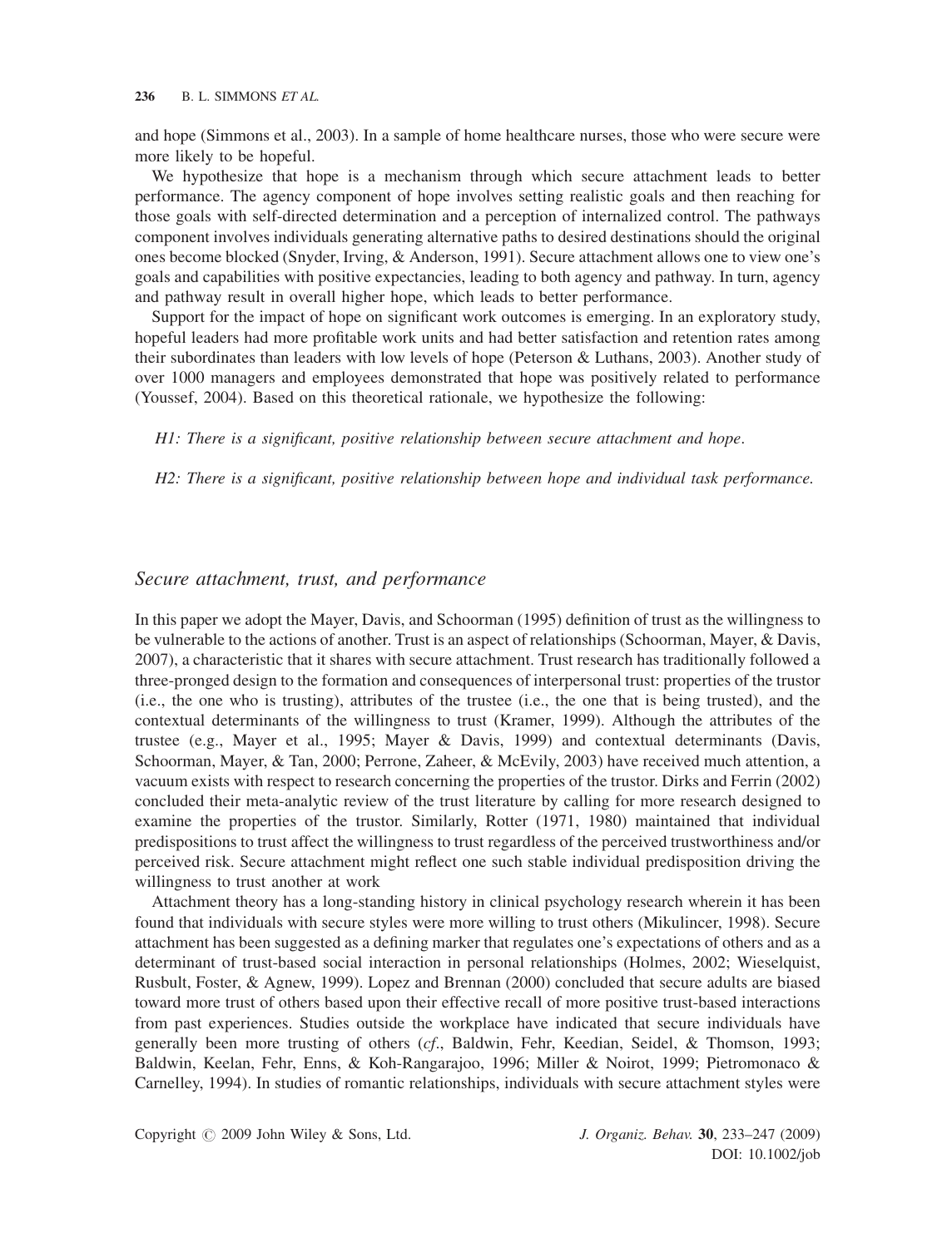less suspicious and more willing to trust their partners (Ickes, Dugosh, Simpson, & Wilson, 2003). We believe the research suggests that secure workers will also be more trusting of their supervisors.

Trust has been related to better performance as well. For example, trust in the supervisor has been linked to higher profitability, better sales, lower turnover (Davis et al., 2000), better individual performance (Mayer & Davis, 1999), and organizational citizenship behaviors (Mayer & Gavin, 2005). Accordingly, we suggest the following:

Hypothesis 3: There is a significant, positive relationship between secure attachment and trust in the supervisor.

Hypothesis 4: There is a significant, positive relationship between trust and individual task performance.

#### Secure attachment, burnout, and performance

We incorporated burnout in our model in order to provide a more holistic assessment of the positive constructs secure attachment, hope, and trust. We believe that a more complete evaluation of the effects of POB constructs on performance is best obtained by examining them in conjunction with at least one negative psychological state. Studies have supported the idea that people experience a range of both positive and negative responses simultaneously to any given demand at work (Simmons & Nelson, 2007).

We adopt the perspective of burnout as the affective reaction to ongoing stress, which results in the gradual depletion of individuals' intrinsic energetic resources over time, which then leads to feelings of emotional exhaustion, physical fatigue, and cognitive weariness (Shirom, 1989). As the end result of a process in which motivated and committed individuals lose their spirit, burnout is a state that follows prolonged exposure to chronic stress. The regulatory nature of secure attachment is thought to guide responses to stress and shape the way an individual manages distress (Mikulincer, 1997). Secure individuals use constructive coping mechanisms because of their positive expectations, belief in others and confidence in their own abilities (Mikulincer, 1997).

Secure individuals have been found to explore and tolerate distress-related cues (Mikulincer, 1997) and acknowledge negative emotions without being overwhelmed by them (Mikulincer & Orbach, 1995). Furthermore, there is growing empirical support for the effects of secure attachment on health and well-being (Priel & Shamai, 1995; Simmons et al., 2003). Secure attachment has been related to better health in terms of less distress and fewer adverse psychological and physical symptoms (Hazan & Shaver, 1990; Quick et al., 1996b).

Although the negative relationship between burnout and individual performance is widely accepted, the empirical support is limited. In a longitudinal study of 100 human resource staff members, Wright and Bonett (1997) found a negative relationship between emotional exhaustion and subsequent work performance, but no link between other aspects of burnout and performance. Accordingly, we hypothesize the following:

H5: There is a significant, negative relationship between secure attachment and burnout.

H6: There is a significant, negative relationship between burnout and performance.

We offer one additional hypothesis in order to satisfy the rigor of the approach to modeling relationships between constructs employed in this study. Kelloway (1995) advised researchers using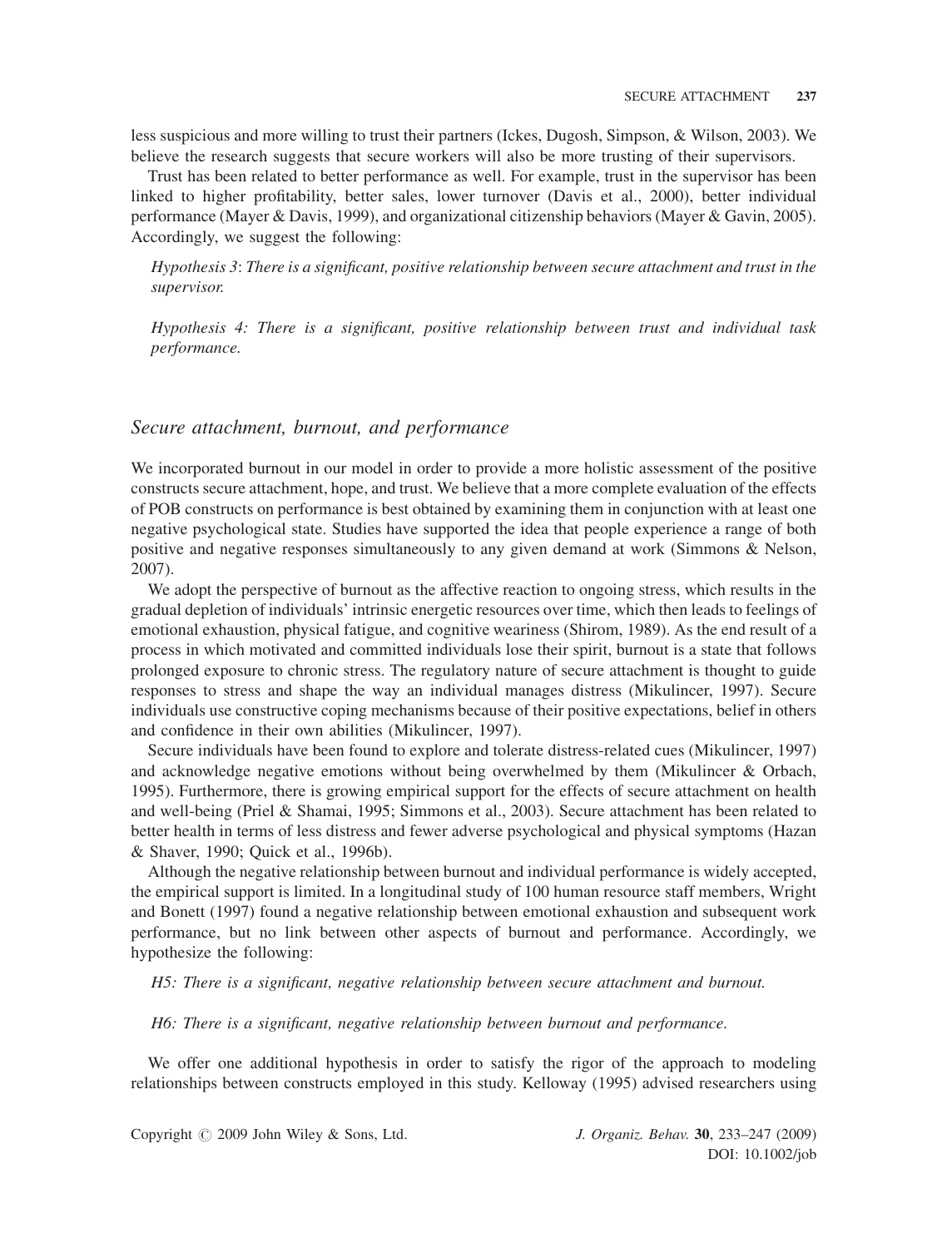#### 238 B. L. SIMMONS ET AL.

structural equation models to theoretically develop every relationship in the model, including those thought to be zero. This satisfies James, Muliak, and Brett's (1982) condition number 10, which requires that unestimated parameters are confirmed to be zero. The one possible remaining relationship in this model would be a direct relationship between secure attachment and performance. Our review of the attachment literature does not provide sufficient support to conclude that we should expect a direct relationship between the trait secure attachment and individual task performance. We argue, instead, that the regulatory nature associated with secure attachment will affect an individual's psychological states which will in turn affect performance. We hypothesize the following:

H7: There is no direct relationship between secure attachment and performance.

### **Methods**

#### Sample and data collection procedures

Surveys were distributed to 381 employees of an assisted living center in an urban area of a Midwestern state. The package that employees received contained two surveys: one for them to complete and one for them to give to their supervisor (a 10-item survey assessing the employee's performance) if they chose to participate in the study. All surveys were both distributed and collected in the workplace of the employees and their supervisors, and the employer authorized time for both employees and supervisors to complete the surveys. Employees and supervisors were asked to drop off their surveys in designated collection boxes. A total of 203 usable employee surveys were returned for a response rate of 53 per cent. We received a total of 161 supervisor surveys that we were able to match to our 203 employee respondents. The respondents were 83 per cent female; they worked in a wide variety of occupations, the most numerous of which were certified nursing assistants (30 per cent), dietary (17 per cent), environmental services (9 per cent), administrative (8 per cent), registered nurse (7 per cent), and licensed practical nurse (6 per cent). The tenure of respondents was as follows: less than 1 year (19 per cent), 1–2 years (20 per cent), 3–5 years (24 per cent), 6–10 years (16 per cent), 11–15 years (8 per cent), more than 15 years (13 per cent).

#### **Measures**

Secure attachment was measured with a 10-item subscale from the Self-Reliance Inventory (SRI), which was designed to measure attachment style in working adults (Joplin, Nelson, & Quick, 1999; Simmons, Nelson, & Quick, 2003). Sample items included ''Most people can be counted on to do what they say they will do," "On some tasks, I can work effectively without other people," and "I can work alone and in a solitary fashion.'' The scale demonstrates face validity by reflecting a fundamental proposition of attachment theory: securely attached individuals are comfortable seeking out others as required and can also function effectively alone. Response format was a seven-point scale ranging from ''strongly disagree'' to ''strongly agree''. The SRI has demonstrated predictive validity by distinguishing between healthy military trainees (who had secure styles) and those who were clinically diagnosed as having behavioral problems (those who had unhealthy styles) (Quick et al., 1996). Internal consistency reliabilities for the SRI have consistently exceeded .70 (Joplin et al., 1999;

Copyright  $\odot$  2009 John Wiley & Sons, Ltd. J. Organiz. Behav. 30, 233–247 (2009)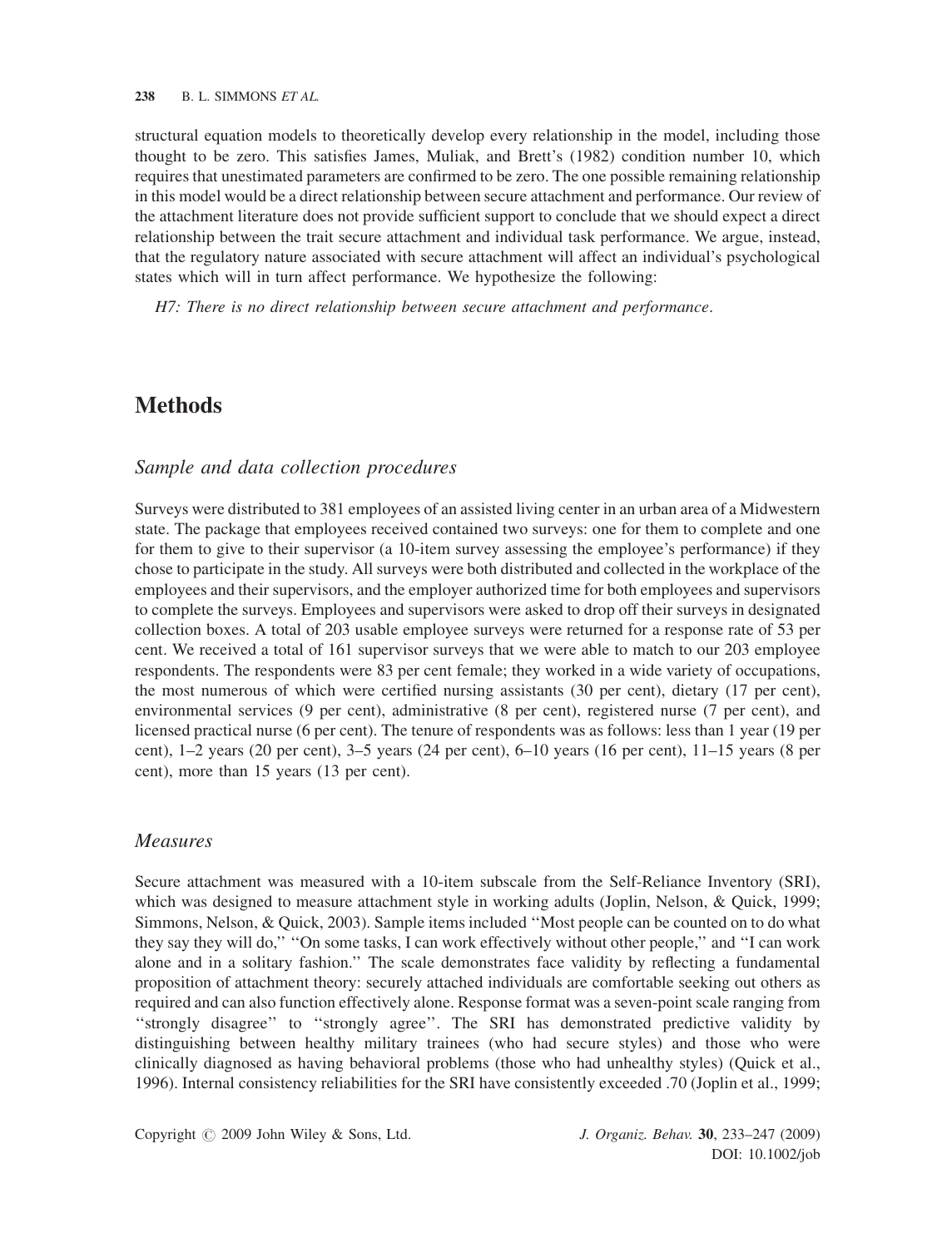Quick et al., 1996; Simmons et al., 2003). Moreover, the Joplin et al. (1999) study demonstrated that the SRI displayed a clean factor structure consistent with the theoretical underpinnings of attachment theory and evidence for construct validity.

In our study, a confirmatory factor analysis (CFA) of the SRI showed that the measurement model fit the data well (CFI =  $0.94$ , RMSEA =  $0.06$ ). All standardized factor loadings of the secure attachment indicators were acceptable (0.40–0.75). Furthermore, the composite reliability estimate for secure attachment from CFA was .82 and Cronbach's  $\alpha$  was .81.

Hope was measured with the six-item state hope scale, which had been used to provide a snapshot of a person's goal directed thinking and engagement (Snyder, et al. 1996). While not developed specifically for occupational psychology, the scale can be used as a situational assessment of goalrelated activities involving academics, sports, relationships, and work. Representative items include, ''At the present time, I am energetically pursuing my goals,'' and ''There are lots of ways around any problem that I am facing now''. Items were measured on a seven-point scale ranging from 1 (definitely false) to 7 (definitely true).

Trust in the supervisor was measured using the Mayer and Davis' (1999) four-item trust scale (two items are reverse scored). The scale was adjusted to reflect the relationship with the supervisor in a health care setting. The item ''I would be comfortable giving top management (supervisor) a task or problem which was critical to me, even if I could not monitor their actions,'' was changed to read ''I am comfortable discussing with my supervisor concerns I have about my ability to do my job''. In an attempt to improve the scale's original reliability of .60 in the Mayer and Davis (1999) study, Nelson and Simmons (2004) added two items which improved the reliability to .79 (Nelson & Simmons, 2004). These items were intended to reflect the willingness to be vulnerable when discussing the working relationship and suggestions for workplace improvements with the supervisor, which would be reflective of a degree of trust between the employee and the supervisor. The items added to the scale were ''I am comfortable discussing with my supervisor my ideas for improvement in the workplace,'' and ''I am comfortable discussing with my supervisor concerns I have about our working relationship.'' The reliability of this six-item scale was .80 in our study. Other researchers have also added items to the original four-item scale to improve its reliability, with the highest reported reliability estimate being .84 from a six-item revision (Schoorman et al., 2007). All items were rated on a seven-point scale ranging from 1 (strongly disagree) to 7 (strongly agree).

Burnout was measured with the 12-item Shirom-Melamed Burnout Measure (SMBM). This measure taps the dimensions of emotional exhaustion, physical fatigue, and cognitive weariness. Representative items include "I feel fed up," "I feel physically drained," and "I am too tired to think clearly." Items were measured on a seven-point scale ranging from 1(almost never) to 7 (almost always), and the 12 items were combined into one composite measure.

Performance (Heneman, Greenberger, & Strasser, 1988) was rated by the supervisor of each participating employee on the following dimensions: quality, quantity, following of procedures, willingness to help co-workers, productivity under pressure, acceptance of responsibility, adaptation to different situations, dependability, innovation, and overall performance. The items were rated on a sixpoint scale ranging from 1 (very poor) to 6 (excellent).

### **Results**

The descriptive statistics and reliabilities of study measures are reported in Table 1. All reliabilities met or exceeded .80. All correlations were in the expected direction, and the strongest correlations were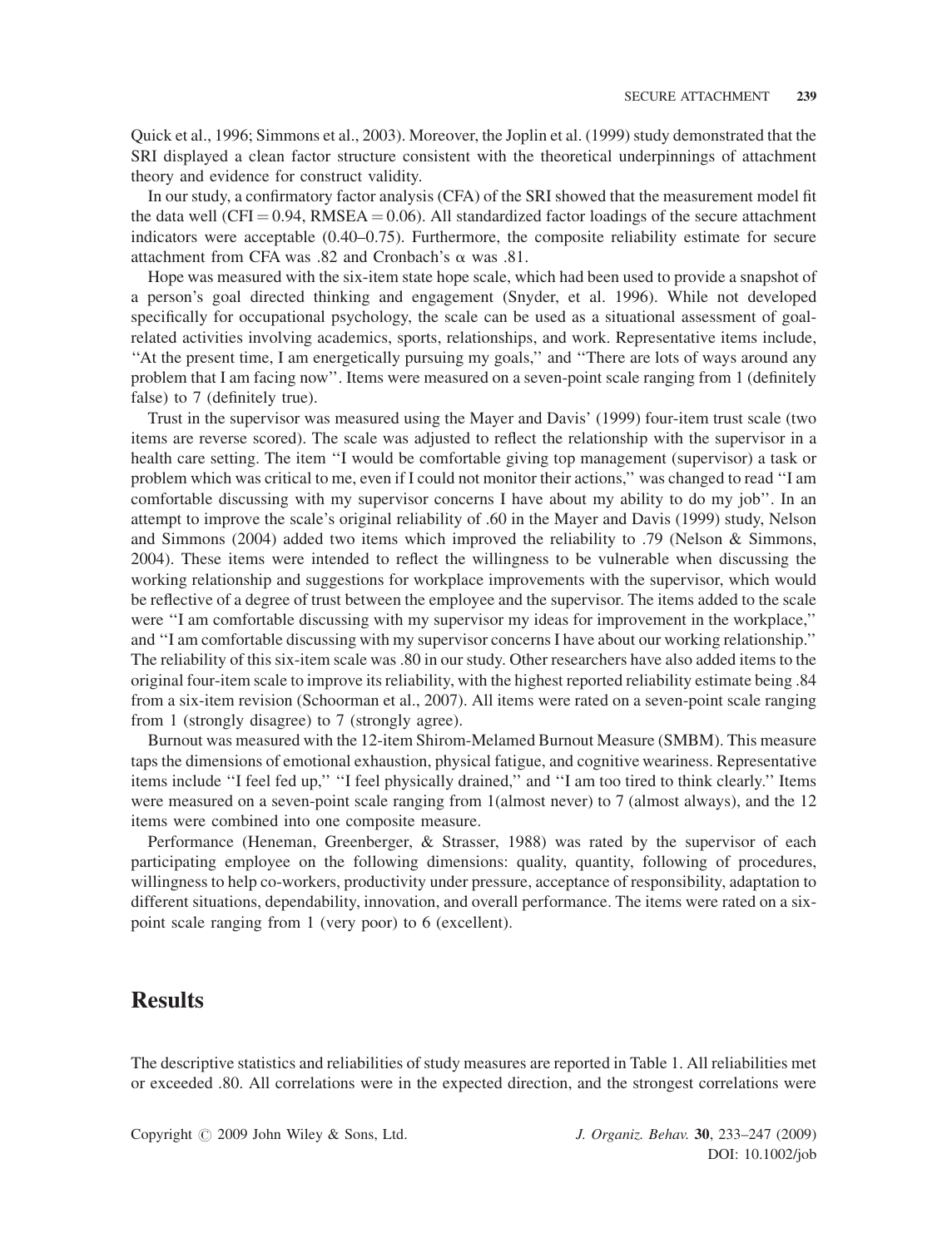|                                    | Means $(SDs)$                         | Secure<br>attachment           | Trust in<br>supervisor | Hope               | Burnout         | Performance |
|------------------------------------|---------------------------------------|--------------------------------|------------------------|--------------------|-----------------|-------------|
| Secure attachment<br>Trust<br>Hope | 5.79(.67)<br>4.98(1.25)<br>5.10(1.08) | 0.81<br>$0.25***$<br>$0.52***$ | 0.80<br>$0.27***$      | 0.86               |                 |             |
| Burnout<br>Performance             | 2.76(1.02)<br>4.91 (.79)              | $-0.48***$<br>0.05             | $-0.36**$<br>$0.18*$   | $-0.47***$<br>0.07 | 0.91<br>$-0.03$ | 0.95        |

Table 1. Descriptive statistics: means, standard deviations and bivariate correlations

 $N = 213$  for all variables except performance, where  $N = 161$ , reliabilities indicated along the diagonal.

\*significant at the  $p < .05$  level.

\*\*significant at  $p < .01$ .

All items were measured with seven-point scales with the exception of performance which was measured with a six-point scale.

between secure attachment and hope  $(r = 0.52; p < 0.01)$  and secure attachment and burnout  $(r = -0.48; p < 0.01)$ . Given that each supervisor could have rated more than employee, we were concerned with non-independence of data which could potentially violate the assumption of heteroscedasticity and uncorrelated error terms; however, our tests for homoscedasticity and correlated error terms indicated that this was not a concern in this data.<sup>1</sup> Next, we conducted a power analysis of this model following procedures outlined by MacCallum, Browne, and Sugawara (1996). Using an  $\alpha$  = 0.05, our model has a power of 1.00 for both tests of close fit (RMSEA  $\varepsilon_0$  = 0.05 and  $\varepsilon_a$  = 0.08), and exact fit (RMSEA  $\varepsilon_0 = 0.00$  and  $\varepsilon_a = 0.05$ ), so although our sample size is modest it is adequate to address the simple structural relationships we have proposed. Finally, we proceeded with our primary analyses which consisted of maximum likelihood estimation in structural equation modeling (SEM) (Hu, Bentler, & Kano, 1992) using LISREL 8.80. First, a measurement model was fit to the data, and second a series of nested structural models were evaluated consistent with our hypotheses (Anderson and Gerbing, 1988).

#### Measurement model

Exploratory factor analysis using principal axis factoring revealed that all measures were one dimensional, as was expected. There were no significant cross loadings exceeding .20. Confirmatory factor analyses indicated that the measurement model afforded a modest fit to the data (CFI  $=$  . 92 and  $RMSEA = .08$ ;  $SRMR = .08$ ) (Hu & Bentler, 1995). Our model had a total of 44 indicators. Hair et al. (2006) suggest that more complex models with smaller sample sizes may require somewhat less strict criteria for evaluation of multiple fit indices, with CFI above .90, SRMR .08 or less, and RMSEA .07 or less indicating acceptable for models with more than 30 observed variables and a sample size greater than 250. All indicators significantly loaded on their respective latent variables, lending support for construct validity. The composite reliabilities and variances extracted for all endogenous variables are shown in Table 2. The results for each variable are higher than the generally accepted .70 cutoff for

<sup>&</sup>lt;sup>1</sup>The null plots all were random indicating the linear nature of study relationships. The partial regression plots exhibited a linear pattern as well. Heteroscedasticity of error terms was supported as indicated by null plots and Levene's tests. Sequence plots showed that the error terms were uncorrelated with each other as well as with the exogenous variables. Furthermore, all Durbin Watson statistics were close to 2 indicating support for uncorrelated error terms. Finally, normal distribution of error terms was ascertained through the normal probability plots of residuals which indicated a fairly linear pattern (Hair et.al. 2006).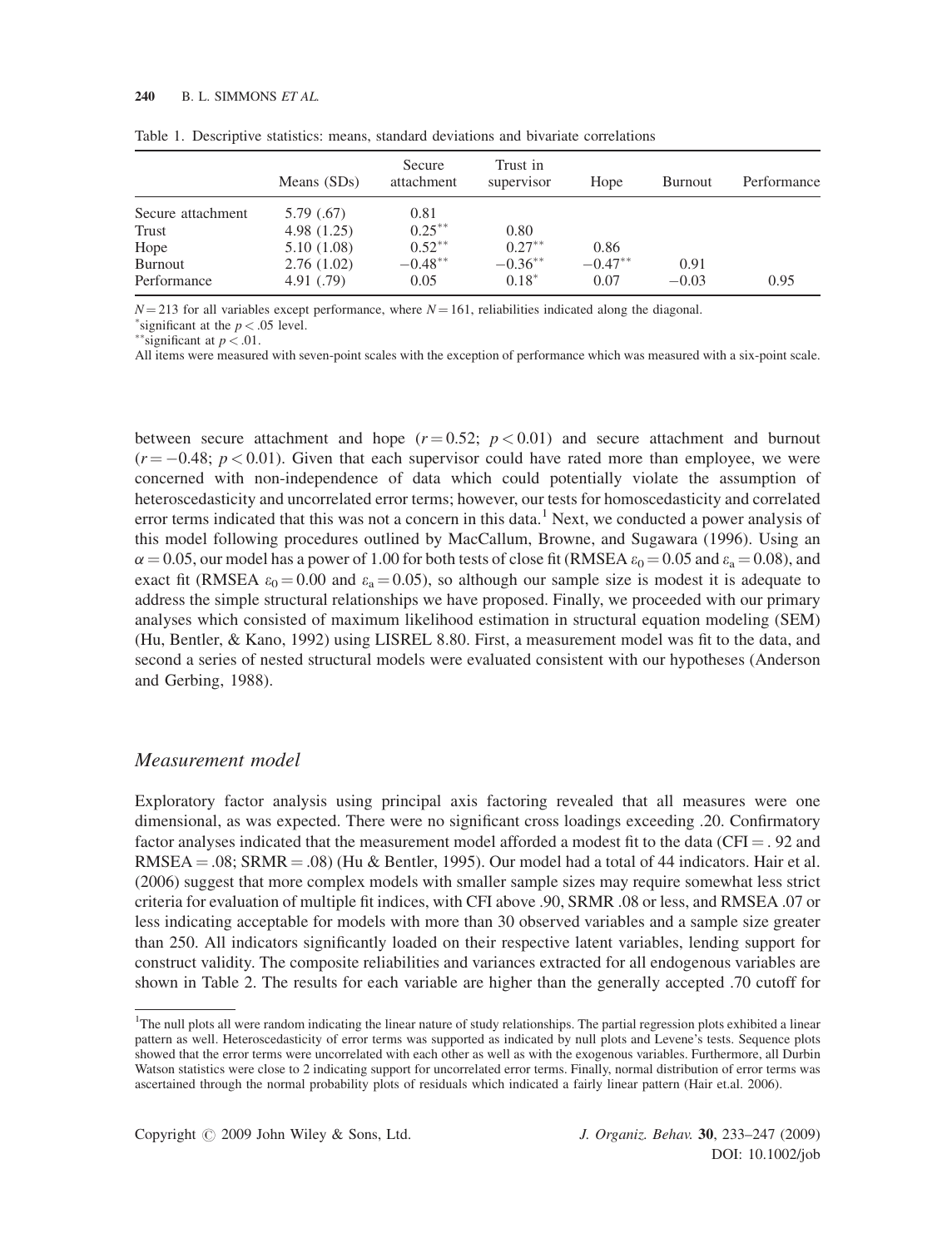| Variable    | Composite reliability | Variance extracted |  |
|-------------|-----------------------|--------------------|--|
| Trust       | .82                   | .47                |  |
| Hope        | .87                   | .54                |  |
| Burnout     | .92                   | .53                |  |
| Performance | .95                   | .65                |  |

Table 2. Composite reliabilities and variances extracted in the endogenous variables

composite reliability and the .50 cutoff for average variance extracted, with the exception that the variance extracted for the variable trust was .47 (Netemeyer, Johnston, & Burton, 1990).

#### Structural model

We next evaluated the set of relationships proposed in the hypotheses. The structural model provided modest fit to the data (CFI = .92; RMSEA = .08; 90 percent confidence interval for RMSEA = .008; .09);  $\chi^2 = 1753.85$ ; SRMR = .08  $\rho = 0.00$ ;  $df = 854$ ) (Hu & Bentler, 1995). As we hypothesized, secure attachment had a significant positive effect on both hope ( $\beta s = .64$ ,  $p < .01$ ) and trust ( $\beta s = .39$ ,  $p < .01$ ), and a significant negative effect on burnout ( $\beta s = -.64$ ,  $p < .01$ ). Hypotheses 1, 3, and 5 positing effects of secure attachment on hope, trust, and burnout, respectively, were supported. In contrast to our hypotheses, the effect of both hope and burnout on supervisor rated task performance was not significant. Thus, Hypotheses 2 and 6 were not supported. Trust had a significant, positive effect on performance ( $\beta s = .21$ ,  $p < .01$ ), thus lending support for Hypothesis 4.

Our final test satisfies James, Muliak, and Brett's (1982) condition number 10, which requires that unestimated parameters are confirmed to be zero. In this study, the only path hypothesized to be zero was between secure attachment and performance. We examined a second model in which a path directly from secure attachment to performance was estimated in addition to the other hypothesized paths in our original model. In this model, all of the significant and non-significant patterns of relationships we found previously remained the same, yet the new path from secure attachment to performance was not significant. Furthermore, while the fit statistics for the two models were nearly identical, the nested model comparison yielded a non-significant  $\chi^2$  difference ( $\Delta \chi^2 = .02$ ,  $df = 1$ ) favoring our original model with no direct relationship between secure attachment and performance. Our final mode is shown in Figure 2.



90% confidence interval for  $RMSEA = (0.08; 0.09)$ P value for test of close fit  $(RMSEA < 0.05) = 0.0$ 

Figure 2. Final model

Copyright  $\odot$  2009 John Wiley & Sons, Ltd. J. Organiz. Behav. 30, 233–247 (2009)

DOI: 10.1002/job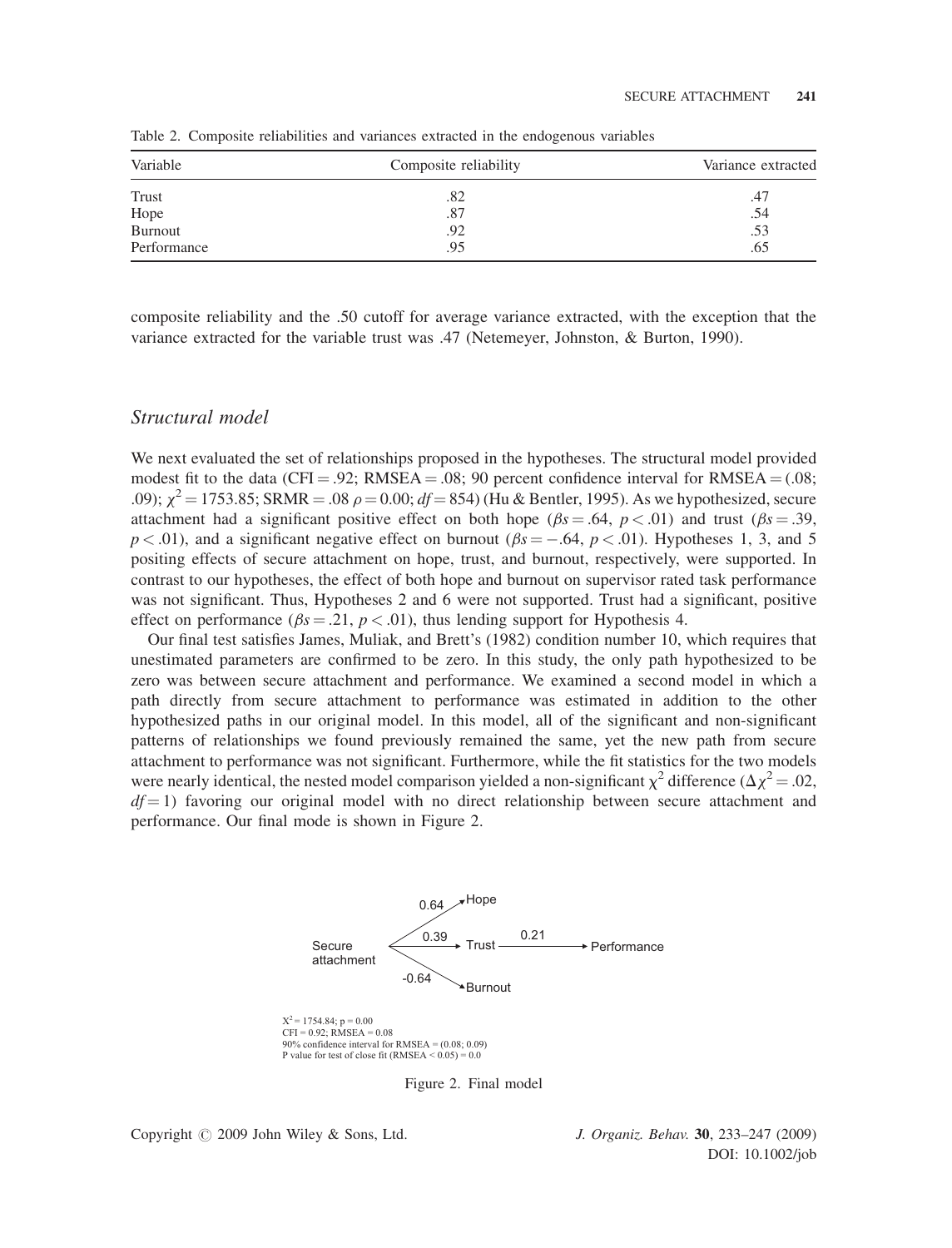### **Discussion**

The main proposition of this study was that secure attachment style, a positive psychological strength, merits attention in the conversation of POB. As hypothesized, in this sample of assisted living center workers and their supervisors, we found significant, positive relationships between secure attachment and both hope and trust, and a significant negative relationship between secure attachment and burnout. We also confirmed that the direct relationship between secure attachment and task performance was, as hypothesized, virtually non-existent. The implications are that secure individuals work effectively both autonomously and with others, including their supervisor, to find ways to achieve valued goals. And their ability to tap into a well-developed social support network not only facilitates hope and trust, it also helps keep them from becoming burned out along the way.

This study provided a balanced assessment of the effect of several important states on performance. Much to our surprise, ''the most unique positive organizational capacity'' (Luthans, 2002a) hope was not significantly related to performance. We also provided an examination of the effect of burnout on performance, and in this study the relationship was not significant. Although we did not hypothesize a relationship between hope and burnout in our model, the correlation between these variables in our study was highly significant ( $r = -0.47$ ,  $p < .01$ ), which suggests this may be a relationship that merits further evaluation. We did, however, find a positive relationship between trust in the supervisor and supervisor-rated task performance, in keeping with past research on interpersonal trust (e.g., Mayer & Davis, 1999) which we believe is a contribution to both the POB and trust literatures. Our extension of those literatures is the affect of secure attachment style, a positive property of the trustor, on trust.

Our findings suggest that secure individuals are more likely to trust their supervisors, and this enhances their work performance. This finding can be given particular emphasis because performance was not self-reported but rated by another source (the supervisor). This follows recent developments in trust literature indicating that when employees trust their supervisors they are more focused on their tasks and do not have to ''watch their backs'' (Mayer & Gavin, 2005). Our findings shed light on a critical issue in the attachment literature: secure attachment matters to adults because it affects their work performance via the way it enhances their relationships with their supervisors. The presence of a trusted supervisor serves as a social support mechanism in helping the secure employee overcome daily workplace hassles (Cropanzano & Wright, 2001). Accordingly, trust may be the mediator through which the benefits of a secure, healthy attachment style are translated into enhanced performance.

#### Implications for theory and practice

Secure attachment leads to a range of work-relevant outcomes, yet the connection to other positive constructs and work performance has remained elusive. With this research, secure attachment is cast as an antecedent to hope, trust, burnout, and performance. Its main contribution to the attachment theory literature is in providing empirical support for the healthy nature of secure attachment and its relevance for hopeful, trusting, high-performing workers. There are contributions to the trust literature as well. The trust literature has suffered from a relative lack of research on the antecedents of trust at work, particularly a lack of research on characteristics of the trustor (Kramer, 1999). Secure attachment is clearly one such antecedent and merits inclusion in future studies of interpersonal trust at work.

Supervisors, as attachment figures, may lead individuals to revise their internal working models of relationships. Bowlby (1988) called for interventions that alter the individual's internal working models, and evidence suggests that therapeutic encounters between individuals and counselors can make progress in this regard (Hardy & Barkham, 1994; Lopez, 2003). The attachment figure provides protection and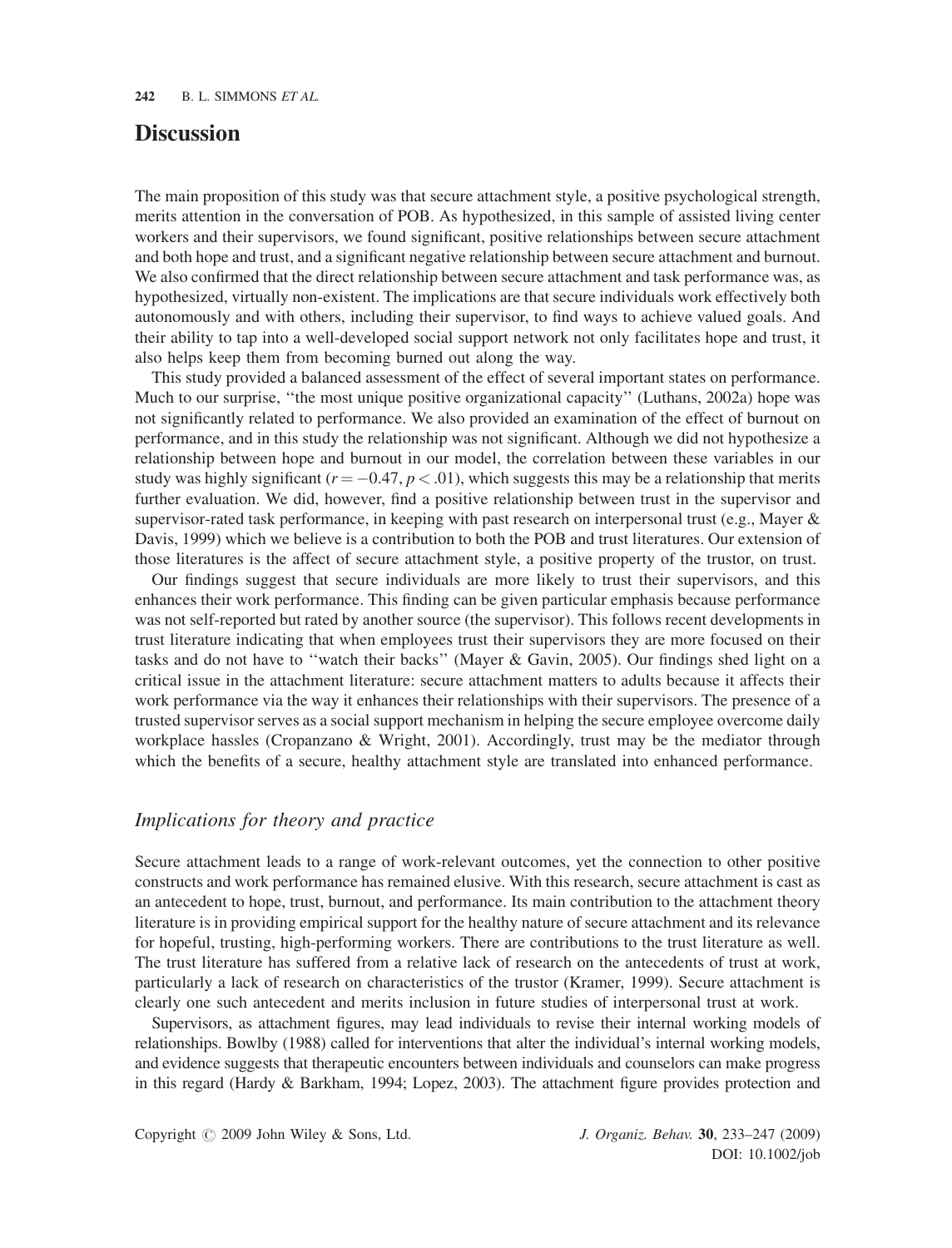emotional security and can bring about variation in attachment orientations (LaGuardia, Ryan, Couchman, & Deci, 2000). Supervisors may help adults revise their internal models of work relationships by demonstrating secure behavior patterns and by being responsive to employee's needs for security and protection.

The supervisor is the focal representative of the organization in the eyes of the employee. When employees trust their supervisors, they are amenable to the context-shaping interpretive roles that supervisors play. Secure individuals work well both autonomously and with others as situationally appropriate; and it is important for the supervisor to recognize, encourage, and reward these behaviors. If the supervisor recognizes that an employee lacks secure attachment, it lets the supervisor know that his/her relationship with the employee is of critical importance and that the employee may have few other resources to draw upon for remaining productive.

Among the study's limitations is the idea that a general positive attitude among supervisors and subordinates might explain the correlations among the constructs we studied. The potential causal nature of the relationships we found can only be established through longitudinal replications and extensions. And the results should be interpreted with caution because our respondents were caregivers. While the same pattern of results might extend to other settings, generalizability will only be supported through replication, preferably in longitudinal studies with samples sizes larger than the one we were able to obtain.

One explanation for the lack of a significant relation between hope and performance may be that we are missing an important variable that may moderate the relationship between hope and performance. It may be possible that employees and supervisors were ''hoping'' for different things (Simmons & Nelson, 2007). Our supervisor ratings of performance captured aspects of work related to accomplishing goals established by the supervisors. Yet employees engaged in their work may be ''absorbed'' in the work itself, and therefore more focused on the satisfaction of mastering skills associated with the work they do.

Individuals with high performance goals may become concerned with failure and therefore may reduce effort because they obtain few intrinsic rewards from sustaining the effort required to achieve high performance. And individuals focused on mastering skills are less concerned about the implications of failure for challenging tasks, because negative as well as positive outcomes may provide useful feedback about their current task strategies and effort (Kristof-Brown & Stevens, 2001). We believe that the relationship between positive emotional, attitudinal, and behavioral responses and valued outcomes at work will be strongest when both employees and their supervisors develop relationships where they can engage each other in meaningful dialog about important, challenging, yet shared understandings about what is expected at work.

We also acknowledge some potential methodological limitations of our research. First, we had no way of testing for differences amongst survey respondents and non-respondents because all responses were anonymous. While in one sense this is a limitation of our study, it is also a suggested procedural remedy for controlling for common method biases (Podsakoff et al., 2003). Secure attachment, trust, hope, and burnout are perceptual in nature and self-reports were appropriate in this study; however, the potential for common method bias in the predictor variables must be acknowledged. Although our design incorporated the best recommendation for controlling for common method variance (Podsakoff et al., 2003), obtaining different sources for measurement of the predictor and criterion variables, our design could have been improved by creating a temporal separation between the measurement of predictor variables and by measuring other variables (e.g., NA, PA, optimism) that could affect either the measurement of or substantive relationships between all study variables. This would, of course, have to be balanced with the overall length of the survey in order to not have an adverse impact on response rate. We acknowledge the issue of plausible non-independence of supervisory ratings, although a preliminary heteroscedasticity test indicated that this may be an insignificant concern regarding our data. Finally, we note that the fit indices of our models, while acceptable, are not ideal.

This research frames a rich playing field for further examination of secure attachment in the interpersonal trust domain. Our research confirmed the attachment theory proposition that secure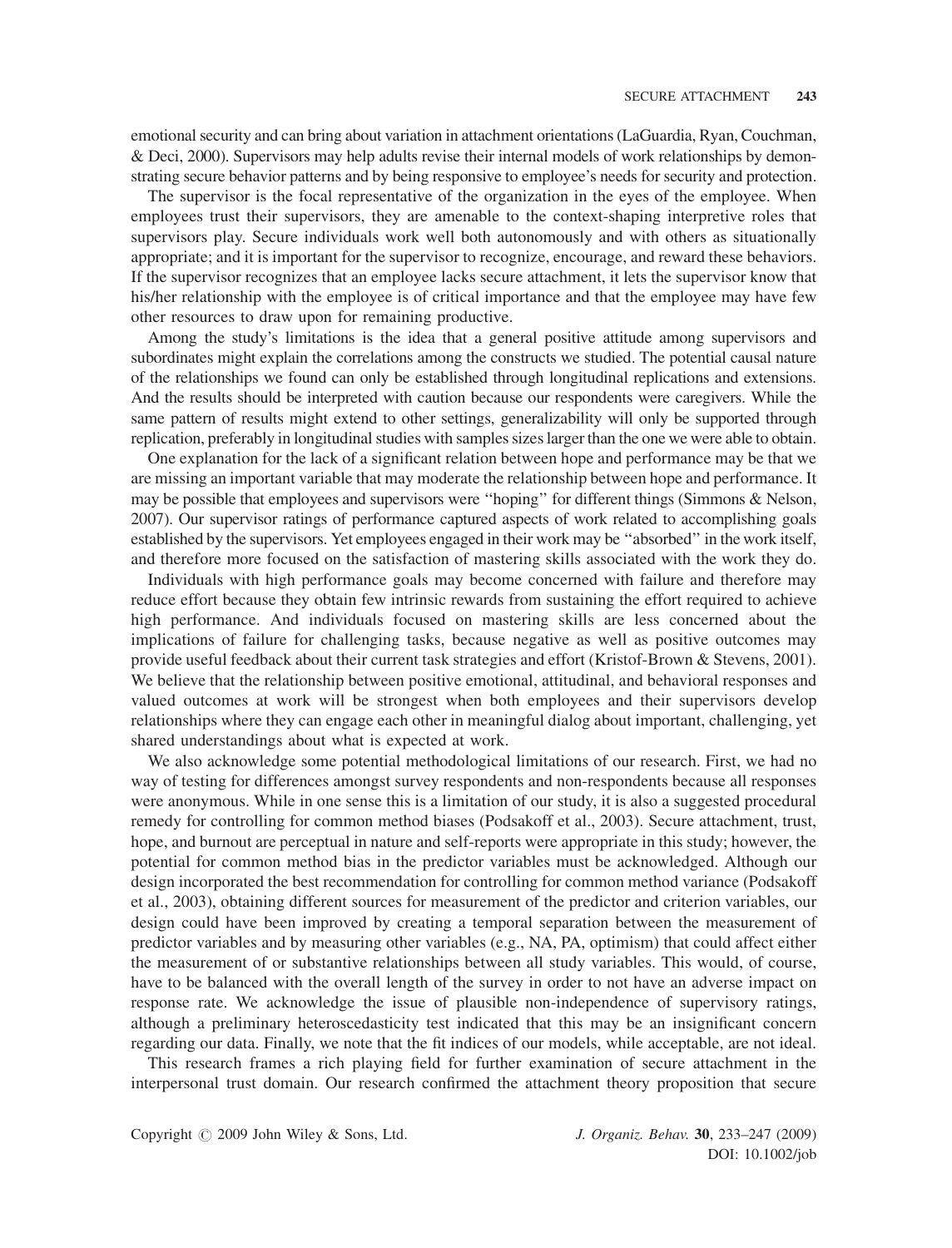244 B. L. SIMMONS ET AL.

individuals are predisposed to trust important others, specifically the supervisor. But what if the supervisor is not trustworthy, or what if the supervisor finds the employee less than trustworthy (Mayer et al., 1995; Mayer & Davis, 1999)? A future research avenue might be to examine the role of trustworthiness in the relationship between secure attachment and trust in the supervisor. Schoorman et al. (2007) suggest that some of the most pressing issues in the study of trust might be what happens when trust is violated. How does the securely attached individual respond to a violation of trust, and how does this response affect their hope, burnout, and performance? Another interesting avenue concerns the role of leadership, especially transformational leadership, in potentially shaping the attachment orientation of the employee over a period of time (Popper et al., 2000). And along similar lines of inquiry, how might the attachment orientation of the supervisor, in addition to other personality variables of both parties (e.g., optimism and locus of control), affect trust and ultimately performance within this very important relationship?

## Acknowledgements

The authors thank James Campbell Quick for his extremely helpful comments on a previous version of this manuscript.

This research was partially funded by a grant from Wells Fargo Bank.

## Author biographies

Bret L. Simmons (PhD, Oklahoma State University) is an Assistant Professor of Management in the Department of Managerial Sciences at the University of Nevada Reno. His research current research interests include eustress, positive organizational behavior, and employee health and performance. He serves on the editorial board of Journal of Managerial Issues.

Janaki Gooty (PhD, Oklahoma State University) is an Assistant Professor of OB and Leadership in the School of Management, State University of New York, Binghamton. Her current research interests include leadership, emotions, trust, attachment styles, and positive organizational behavior.

Debra L. Nelson (PhD, The University of Texas at Arlington) is The SSB Associates' Professor of Management at Oklahoma State University. Her research interests include occupational health, attachment styles, and gender issues at work. She serves on the editorial boards of Journal of Organizational Behavior, Leadership, and Journal of Leadership and Organization Studies.

Laura M. Little (PhD, Oklahoma State University) is a Visiting Professor of Management at Oklahoma State University. Her research interests include affect and emotions, attachment styles, motivation and leadership at work.

### References

Ainsworth, M. D. S., Blehar, M. C., Waters, E., & Wall, S. (1978). Patterns of attachment: A psychological study of the strange situation. Hillsdale, NJ: Erlbaum.

Ainsworth, M. D. S., & Bowlby, J. (1991). An ethological approach to personality. American Psychologist, 46, 333–341.

Copyright  $\odot$  2009 John Wiley & Sons, Ltd. J. Organiz. Behav. 30, 233–247 (2009)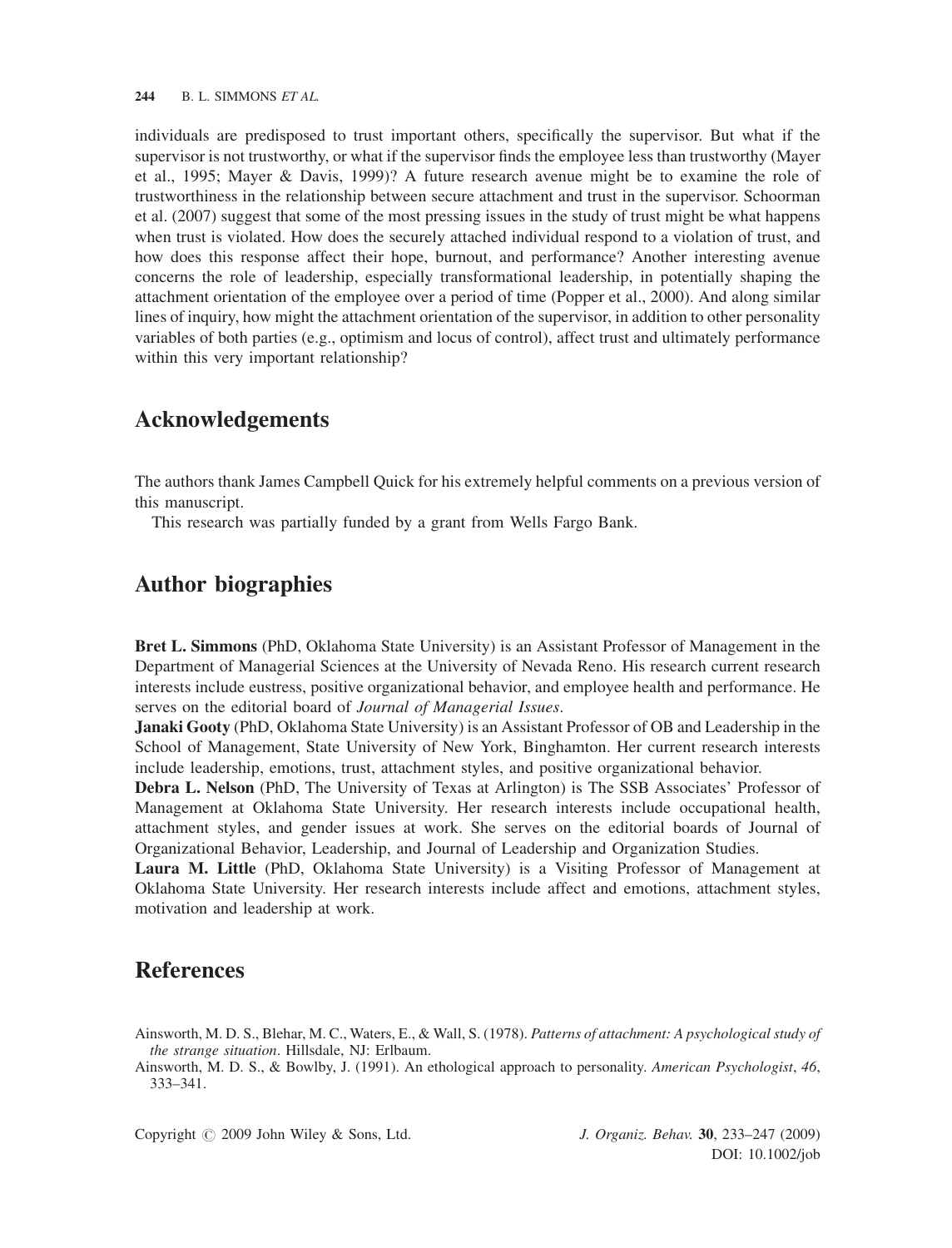- Anderson, J. C., & Gerbing, D. W. (1988). Structural equation modeling in practice: A review and recommended two-step approach. Psychological Bulletin, 103, 411–423.
- Baldwin, M. W., Fehr, B., Keedian, E., Seidel, M., & Thomson, D. W. (1993). An exploration of the relational schemata underlying attachment styles: Self-report and lexical decision approaches. Personality and Social Psychology Bulletin, 19, 746–754.
- Baldwin, M. W., Keelan, J. P., Fehr, B., Enns, V., & Koh-Rangarajoo, E. (1996). Social-cognitive conceptualization of attachment working models: Availability and accessibility effects. Journal of Personality and Social Psychology 71, 94–109.
- Bartholomew, K., & Horowitz, L. M. (1991). Attachment styles among young adults: A test of a four-category model. Journal of Personality and Social Psychology, 62, 226–244.
- Bowlby, J. (1982/1969). Attachment (2nd ed.). New York: Basic Books.
- Bowlby, J. (1973). Attachment and loss: Vol. 2. Separation: Anxiety and anger. New York: Basic Books.
- Bowlby, J. (1980). Attachment and loss: Vol. 3. Sadness and depression. New York: Basic Books.
- Bowlby, J. (1988). A secure base. New York: Basic Books.
- Collins, N. L., & Read, S. J. (1990). Cognitive representations of attachment: The structure and function of working models. In K. Bartholomew, & D. Perlman (Eds.), Attachment processes in adulthood (53-92). London: Jessica Kingsley.
- Cropanzano, R., & Wright, T. A. (2001). When a ''happy'' worker is really a ''productive'' worker: A review and further refinement of the happy-productive worker thesis. Consulting Psychology Journal: Practice and-Research, 53, 182–199.
- Davis, J. H., Schoorman, F. D., Mayer, R. C., & Tan, H. H. (2000). The trusted general manager and business unit performance: Empirical evidence of a competitive advantage. Strategic Management Journal, 21, 563–576.
- Dirks, K. T., & Ferrin, D. L. (2002). Trust in leadership: Meta-analytic findings and implications for research and practice. Journal of Applied Psychology, 87, 611–628.
- Hair, J. F., Black, W. C., Babin, B. J., Anderson, R. E., & Tatham, R. L. (2006). *Multivariate data analysis* (6th ed.). Upper Saddle River, NJ Pearson: Prentice Hall.
- Hardy, G. E., & Barkham, M. (1994). The relationship between interpersonal attachment styles and work difficulties. Human Relations, 47, 263–282.
- Hazan, C., & Shaver, P. R. (1987). Romantic love conceptualized as an attachment process. *Journal of Personality* and Social Psychology, 52, 511–524.
- Hazan, C., & Shaver, P. R. (1990). Love and work: An attachment-theoretical perspective. *Journal of Personality* and Social Psychology, 59, 270–280.
- Heneman, R. L., Greenberger, D. B., & Strasser, S. (1988). The relationship between pay-for-performance perceptions and pay satisfaction. Personnel Psychology, 41, 745–759.
- Holmes, J. G. (2002). Interpersonal expectations as the building blocks of social cognition: An interdependence theory analysis. Personal Relationships, 9, 1–26.
- Hu, L., & Bentler, P. M. (1995). Evaluating model fit. In R. Hoyle (Ed.), Structural equation modeling: Concepts, issues, and applications (pp. 76–99). Thousand Oaks, CA: Sage Publications.
- Hu, L., Bentler, P. M., & Kano, Y. (1992). Can test statistics in covariance structure analysis be trusted? Psychological Bulletin, 112, 351–362.
- Ickes, W., Dugosh, J. W., Simpson, J. A., & Wilson, C. L. (2003). Suspicious minds: The motive to acquire relationship-threatening information. Personal Relationships, 10, 131–148.
- James, L. R., Muliak, S., & Brett, J. (1982). Causal analysis: Assumptions, models, and data. Beverly Hills, CA: Sage.
- Joplin, J., Nelson, D. L., & Quick, J. C. (1999). Attachment behavior and health: Relationships at work and at home. Journal of Organizational Behavior, 20, 783–796.
- Kahn, W. A. (1995). Organizational change and the provision of a secure base: Lessons from the field. *Human* Relations, 48, 489–515.
- Keller, T. (2003). Parental images as a guide to leadership sensemaking: An attachment perspective on implicit leadership theories. Leadership Quarterly, 14, 141–160.
- Kelloway, E. K. (1995). Structural equation modeling in perspective. Journal of Organizational Behavior, 16, 215–  $224.$
- Kramer, R. M. (1999). Trust and distrust in organizations: Emerging perspectives, enduring questions. Annual Review of Psychology, 50, 569–599.
- Krausz, M., Bizman, A., & Braslavsky, D. (2001). Effects of attachment style on preferences for and satisfaction with different employment contracts: An exploratory study. Journal of Business and Psychology, 16, 299–316.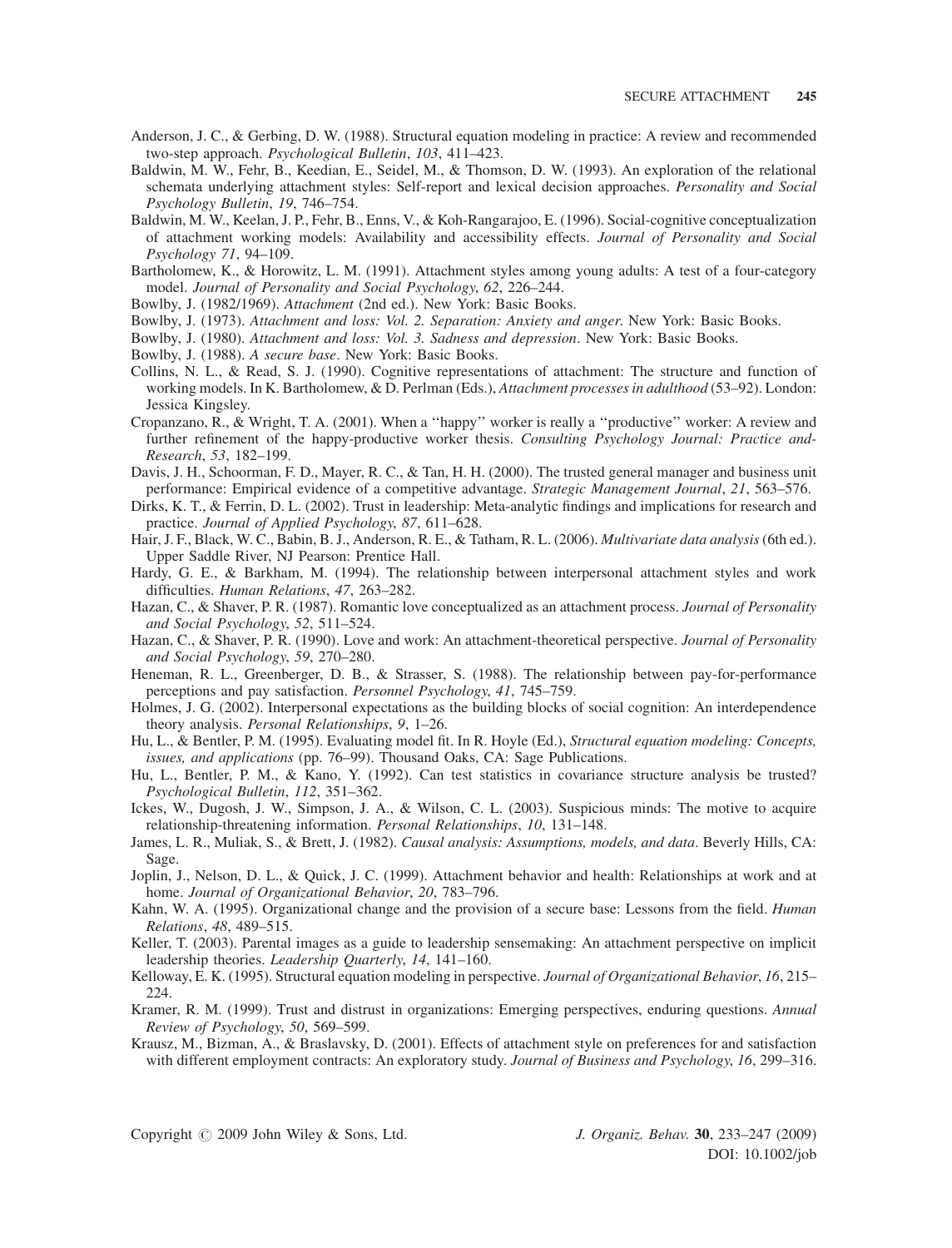#### 246 B. L. SIMMONS ET AL.

- Kristof-Brown, A. L., & Stevens, C. K. (2001). Goal congruence in project teams: Does the fit between members' personal mastery and performance goals matter? Journal of Applied Psychology, 86, 1083–1095.
- LaGuardia, J. G., Ryan, R. M., Couchman, C. E., & Deci, E. L. (2000). Within-person variation of security of attachment: A self-determination theory perspective on attachment, need fulfillment, and well-being. Journal of Personality and Social Psychology, 79, 367–384.
- Lazarus, R. S. (1993). From psychological stress to the emotions: A history of changing outlooks. In L. W. Porter, & M. R. Rosenzweig (Eds.), Annual review of psychology Vol. 44, (pp. 1–21). Palo Alto, CA: Annual Reviews Inc.
- Lopez, F. G. (2003). The assessment of adult attachment security. In S. J. Lopez, & C. R. Snyder (Eds.), *Positive* psychological assessment: A handbook of models and measures (pp. 285–299). Washington, D.C: American Psychological Association.
- Lopez, F. G., & Brennan, K. A. (2000). Dynamic processes underlying adult attachment organization: Toward an attachment theoretical perspective on the healthy and effective self. Journal of Counseling Psychology, 47, 283– 300.
- Luthans, F. (2002a). The need for and meaning of positive organizational behavior. Journal of Organizational Behavior, 23, 695–706.
- MacCallum, R. C., Browne, M. W., & Sugawara, H. M. (1996). Power analysis and determination of sample size for covariance structural modeling. Psychological Methods, 1, 130–149.
- Mayer, R. C., & Davis, J. H. (1999). The effect of the performance appraisal system on trust for management: A field quasi-experiment. Journal of Applied Psychology, 84, 123–136.
- Mayer, R. C., Davis, J. H., & Schoorman, F. D. (1995). An integrative model of organizational trust. Academy of Management Review, 20, 709–734.
- Mayer, R. C., & Gavin, M. B. (2005). Trust in management and performance: Who minds the shop while the employees watch the boss? Academy of Management Journal, 48, 874–888.
- Mikulincer, M. (1995). Attachment style and the mental representation of the self. Journal of Personality and Social Psychology, 69, 1203–1215.
- Mikulincer, M. (1997). Adult attachment styles and informaiton processing: Individual differences in curiosity and cognitive closure. Journal of Personality and Social Psychology, 69, 1203–1215.
- Mikulincer, M. (1998). Attachment working models and the sense of trust: An exploration of interaction goals and affect regulation. Journal of Personality and Social Psychology, 75, 513–524.
- Mikulincer, M., & Florian, V. (1995). Appraisal of and coping with a real life stressful situation:The contribution of attachment styles. Personality and Social Psychology Bulletin, 21, 406–414.
- Mikulincer, M., & Orbach, I. (1995). Attachment styles and patterns of self disclosure. Journal of Personality and Social Psychology, 68, 917–925.
- Mikulincer, M., & Sheffi, E. (2008). Adult attachment style and cognitive reactions to positive affect: A test of mental categorization and creative problem solving. Motivation and Emotions, 24, 149–173.
- Miller, J. B., & Noirot, M. (1999). Attachment memories, models, and information processing. Journal of Social and Personal Relationships, 16, 147–173.
- Nelson, D. L., Quick, J. C., & Joplin, J. R. (1991). Psychological contracting and newcomer socialization: An attachment theory foundation. Journal of Social Behavior and Personality, 6, 55–72.
- Nelson, D. L., & Simmons, B. L. (2004). Eustress: An elusive concept, an engaging pursuit. In P. Perrewe, & D. Ganster (Eds.), Research in occupational stress and well-being: emotional and psychological processes and positive intervention strategies Vol. 3, (pp. 265–322) Oxford, UK. JAI Press/Elsevier.
- Netemeyer, R. G., Johnston, M. W., & Burton, S. (1990). Analysis of role conflict and role ambiguity in a structural equations framework. Journal of Applied Psychology, 75, 148–157.
- Perrone, V., Zaheer, A., & McEvily, B. (2003). Free to be trusted? Organizational constraints on trust in boundary spanners. Organization Science, 14, 422–439.
- Peterson, S. J., & Luthans, F. (2003). The positive impact and development of hopeful leaders. Leadership and Organizational Development, 24, 26–31.
- Pietromonaco, P. R., & Carnelley, K. B. (1994). Gender and working models of attachment: Consequences for perceptions of self and romantic relationships. Personal Relationships, 1, 63–82.
- Podsakoff, P. M., MacKenzie, S. B., Lee, J. Y., & Podsakoff, N. P. (2003). Common method bias in behavioral research: A critical review of the literature and recommended remedies. Journal of Applied Psychology, 88, 879–903.
- Popper, M., Mayseless, O., & Castelnovo, O. (2000). Transformational leadership and attachment. Leadership Quarterly, 11, 267–289.

Copyright  $\odot$  2009 John Wiley & Sons, Ltd. J. Organiz. Behav. 30, 233–247 (2009)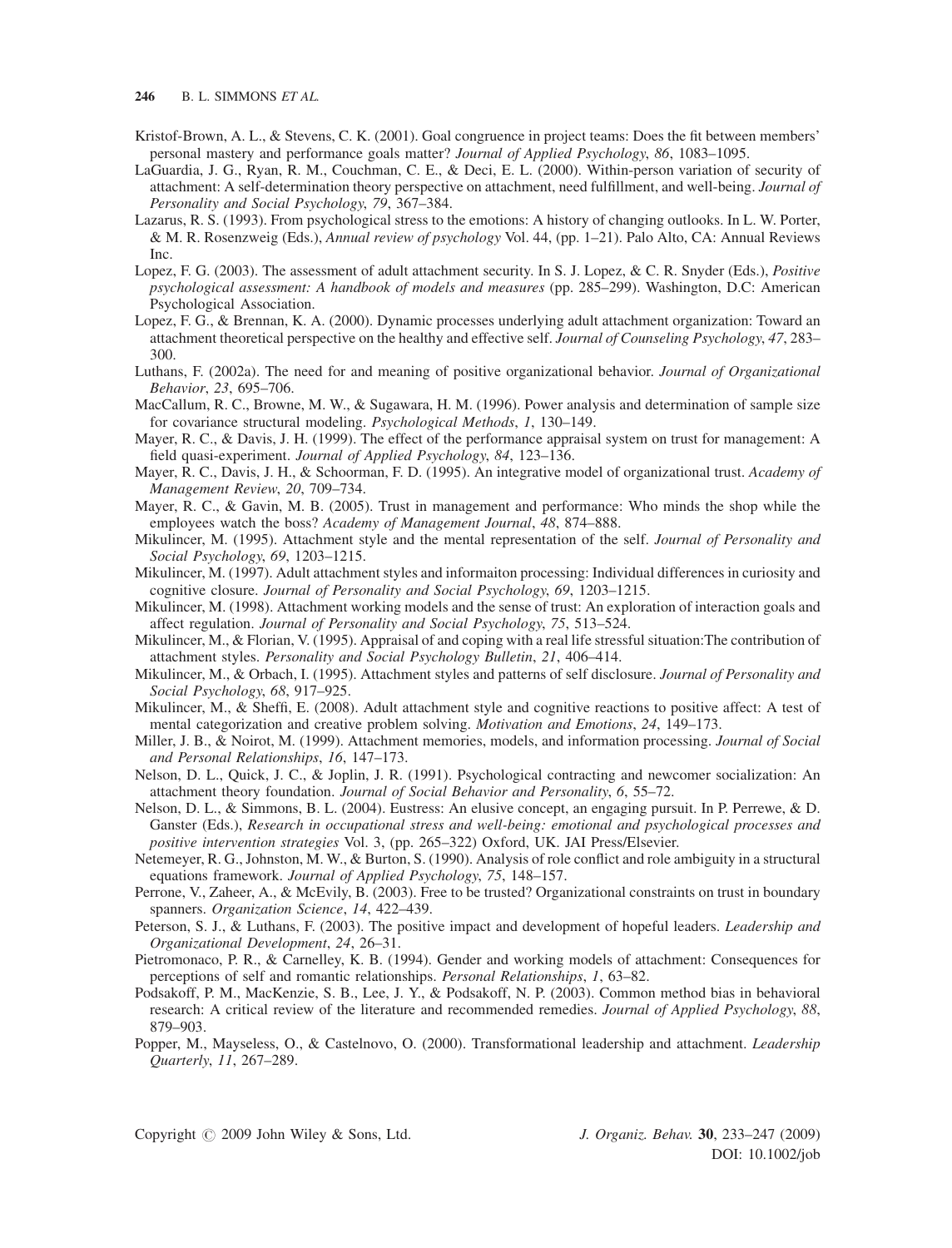- Priel, B., & Shamai, D. (1995). Attachment styles and perceived social support: Effects on affect regulation. Personality and Individual Differences, 19, 235–241.
- Quick, J. C., Joplin, J. R., Nelson, D. L., Mangelsdorf, A. D., & Fiedler, E. (1996). Self-reliance and military service training outcomes. Military Psychology, 8, 279–293.
- Quick, J. C., Nelson, D. L., & Quick, J. D. (1987). Successful executives: How independent? Academy of Management Executive, 1, 139–146.
- Quick, J. D., Nelson, D. L., Matuszek, P. A. C., Whittington, J. L., & Quick, J. C. (1996). Social support, secure attachments, and health. In C. L. Cooper (Ed.), Handbook of stress, medicine, and health (pp. 269-287). Boca Raton, FL: CRC Press, Inc.
- Rotter, J. B. (1971). Generalized expectancies for interpersonal trust. American Psychologist, 26, 443–452.
- Rotter, J. B. (1980). Interpersonal trust, trustworthiness and gullibility. American Psychologist, 26, 1–7.
- Schoorman, F. D., Mayer, R. C., & Davis, J. H. (2007). An integrative model of organizational trust: Past, present, and future. Academy of Management Review, 32, 344–354.
- Shirom, A. (1989). Burnout in work organizations. In C. L. Cooper, & I. Robertson (Eds.), International review of industrial and organizational psychology (26–48), NY: Wiley.
- Simmons, B. L., & Nelson, D. L. (2001). Eustress at work: The relationship between hope and health in hospital nurses. Health Care Management Review, 26, 7–18.
- Simmons, B. L., & Nelson, D. L. (2007). Eustress at work: Extending the holistic stress model. In D. L. Nelson, & C. L. Cooper (Eds.), Positive organizational behavior. Thousand Oaks, CA: Sage.
- Simmons, B. L., Nelson, D. L., & Quick, J. C. (2003). Health for the hopeful: A study of attachment behavior in home healthcare nurses. International Journal of Stress Management, 10, 361-375.
- Smith, C. A., Haynes, K. N., Lazarus, R. S., & Pope, L. K. (1993). In search of the ''hot'' cognitions: Attributions, appraisals, and their relation to emotion. Journal of Personality and Social Psychology, 65, 916–929.
- Snyder, C. R., Irving, L. M., & Anderson, J. R. (1991). Hope and health. In Handbook of social and clinical psychology: The health perspective (pp 285–305). Elmsford, NY, US: Pergamon Press.
- Snyder, C. R., Sympson, S. C., Ybasco, F. C., Borders, T. F., Babyak, M. A., & Higgins, R. L. (1996). Development and validation of the state hope scale. Journal of Personality and Social Psychology, 70, 321–335.
- Wright, T. A., & Bonett, D. G. (1997). The contribution of burnout to work performance. Journal of Applied Psychology, 18, 491–499.
- Wieselquist, J., Rusbult, C. E., Foster, C. A., & Agnew, C. R. (1999). Commitment, pro-relationship behavior, and trust in close relationships. Journal of Personality and Social Psychology, 77, 942–966.
- Youssef, C. M. (2004). Resiliency development of organizations, leaders and employees: Multi-level theory building and individual-level, path analytical empirical testing. Unpublished doctoral dissetation, University of Nebraska-Lincoln.